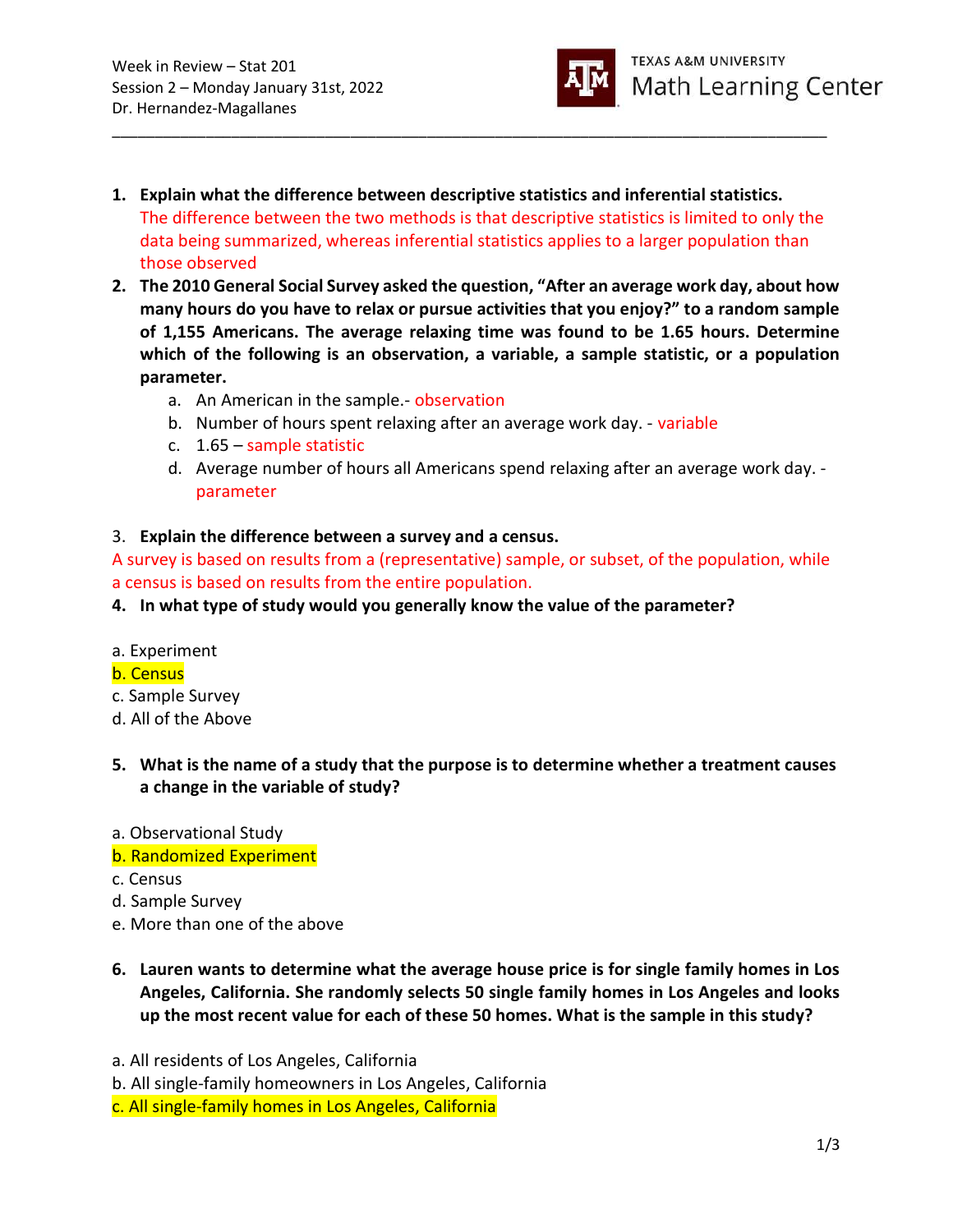

d. The 50 selected homes in Los Angeles, California

e. The homeowners of the 50 selected homes in Los Angeles, California

## 7. Which of the following is an example of a self-selected sample?

a. Researcher splits their population into a group of a males and a separate group of females; she takes a random sample of 25 males and a separate random sample of 25 females b. Radio asks people listening to call in and say whether or not they want a new stoplight at a busy intersection

\_\_\_\_\_\_\_\_\_\_\_\_\_\_\_\_\_\_\_\_\_\_\_\_\_\_\_\_\_\_\_\_\_\_\_\_\_\_\_\_\_\_\_\_\_\_\_\_\_\_\_\_\_\_\_\_\_\_\_\_\_\_\_\_\_\_\_\_\_\_\_\_\_\_\_\_\_\_\_\_\_\_\_\_

c. Student asks 15 classmates to answer a survey about university fees

d. Researcher at a major university randomly selects 50 students to participate in a survey. She sends the survey to the 50 selected students via email and 45 of them return the survey. – this error is called no-response

e. More than one of the above

# 8. "What is the average age of people in Salt Lake City?"

Population: All people living in Salt Lake City. Sample: 10 people picked randomly from all people living in Salt Lake City. Is the sample representative? Yes

- 9. Consider the list below of different sampling methods. Which of these sampling methods are not biased sampling methods?
- a. 1 only 1. Simple Random Sample b. 3 and 4 2. Convenience Sample  $c. 1, 3$ , and  $4$  3. Cluster Sample d. 2 and 5 4. Stratified Sample e. 2, 3, 4, and 5 5. Voluntary Response Sample
- 10. A university wants to determine what fraction of its undergraduate student body support a new \$25 annual fee to improve the student union. For each proposed method below, indicate whether the method is reasonable or not.
	- a. Survey a simple random sample of 500 students.
	- b. Stratify students by their field of study, then sample 10% of students from each stratum.
	- c. Cluster students by their ages (e.g. 18 years old in one cluster, 19 years old in one cluster, etc.), then randomly sample three clusters and survey all students in those clusters.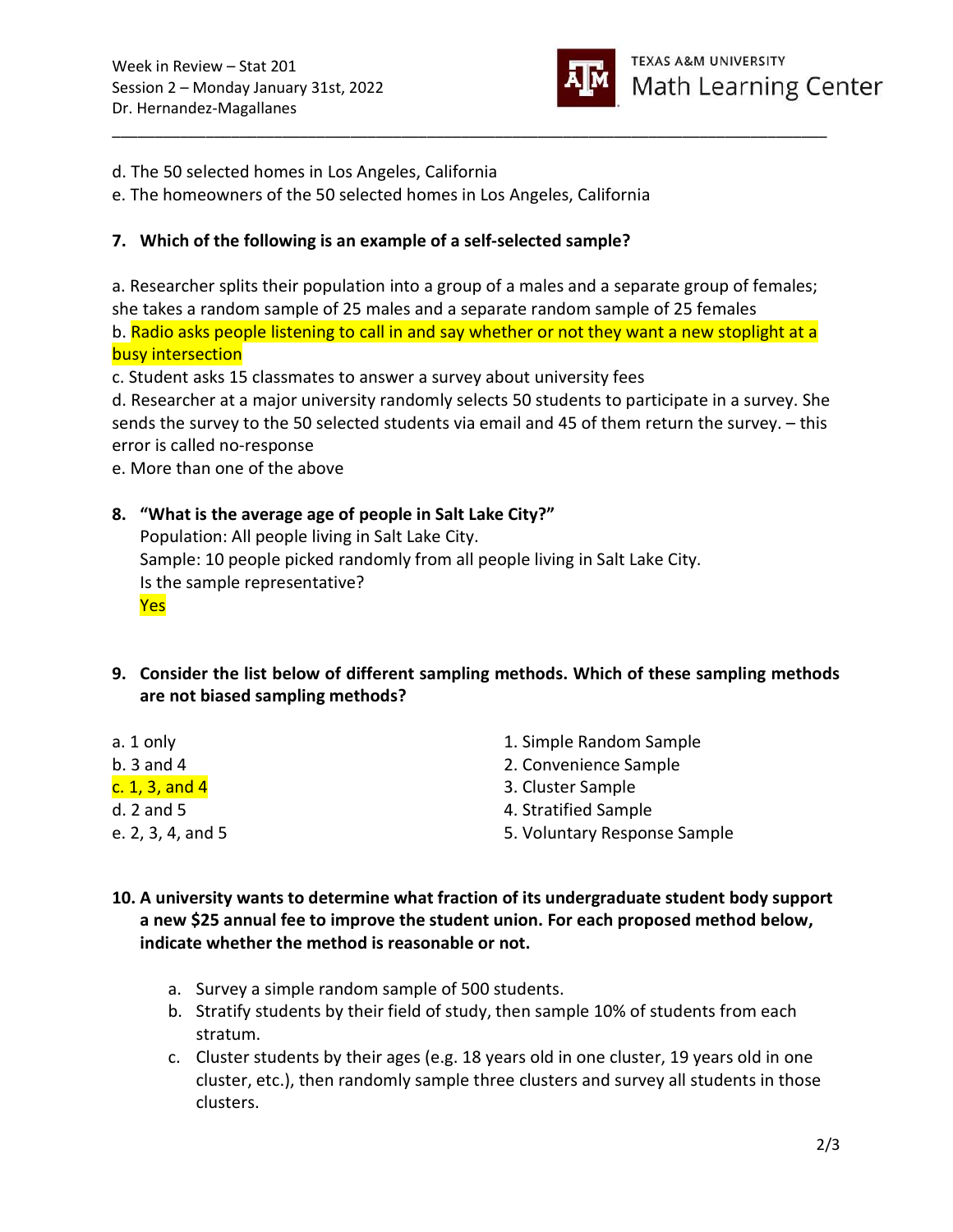

(a) Simple random sampling is okay. In fact, it's rare for simple random sampling to not be a reasonable sampling method! (b) The student opinions may vary by field of study, so the stratifying by this variable makes sense and would be reasonable. (c) Students of similar ages are probably going to have more similar opinions, and we want clusters to be diverse with respect to the outcome of interest, so this would not be a good approach. (Additional thought: the clusters in this case may also have very different numbers of people, which can also create unexpected sample sizes.)

\_\_\_\_\_\_\_\_\_\_\_\_\_\_\_\_\_\_\_\_\_\_\_\_\_\_\_\_\_\_\_\_\_\_\_\_\_\_\_\_\_\_\_\_\_\_\_\_\_\_\_\_\_\_\_\_\_\_\_\_\_\_\_\_\_\_\_\_\_\_\_\_\_\_\_\_\_\_\_\_\_\_\_\_

11. In a study where researchers collected data to examine the relationship between air pollutants and preterm births in Southern California, they measured the air pollution levels by air quality monitoring stations. Length of gestation data were collected on 143,196 births between the years 1989 and 1993, and air pollution exposure during gestation was calculated for each birth. They found that higher air pollution levels are associated with preterm births.

a. What type of study is this?

Observational Study

b. Identify the population of interest and the sample in this study.

Preterm births in Southern California

c. Identify the explanatory and response variables.

Explanatory – air pollution

Response – preterm birth

d. Can we conclude that higher air pollution levels cause preterm births? (Establish causal relationships)

No, we cannot establish a causal link between the explanatory and response variables since the study is observational.

e. Comment on whether or not the results of the study can be generalized to the population.

No, the results of the study cannot be generalized to the population at large since the sample is not random.

- 12. Buteyko shallow breathing technique reduces asthma symptoms and improve quality of life. As part of this study 600 asthma patients aged 18-69 who relied on medication for asthma treatment were recruited and randomly assigned to two groups: one practiced the Buteyko method and the other did not. Those in the Buteyko group experienced, on average, a significant reduction in asthma symptoms and an improvement in quality of life.
	- a. What type of study is this? Randomized experiment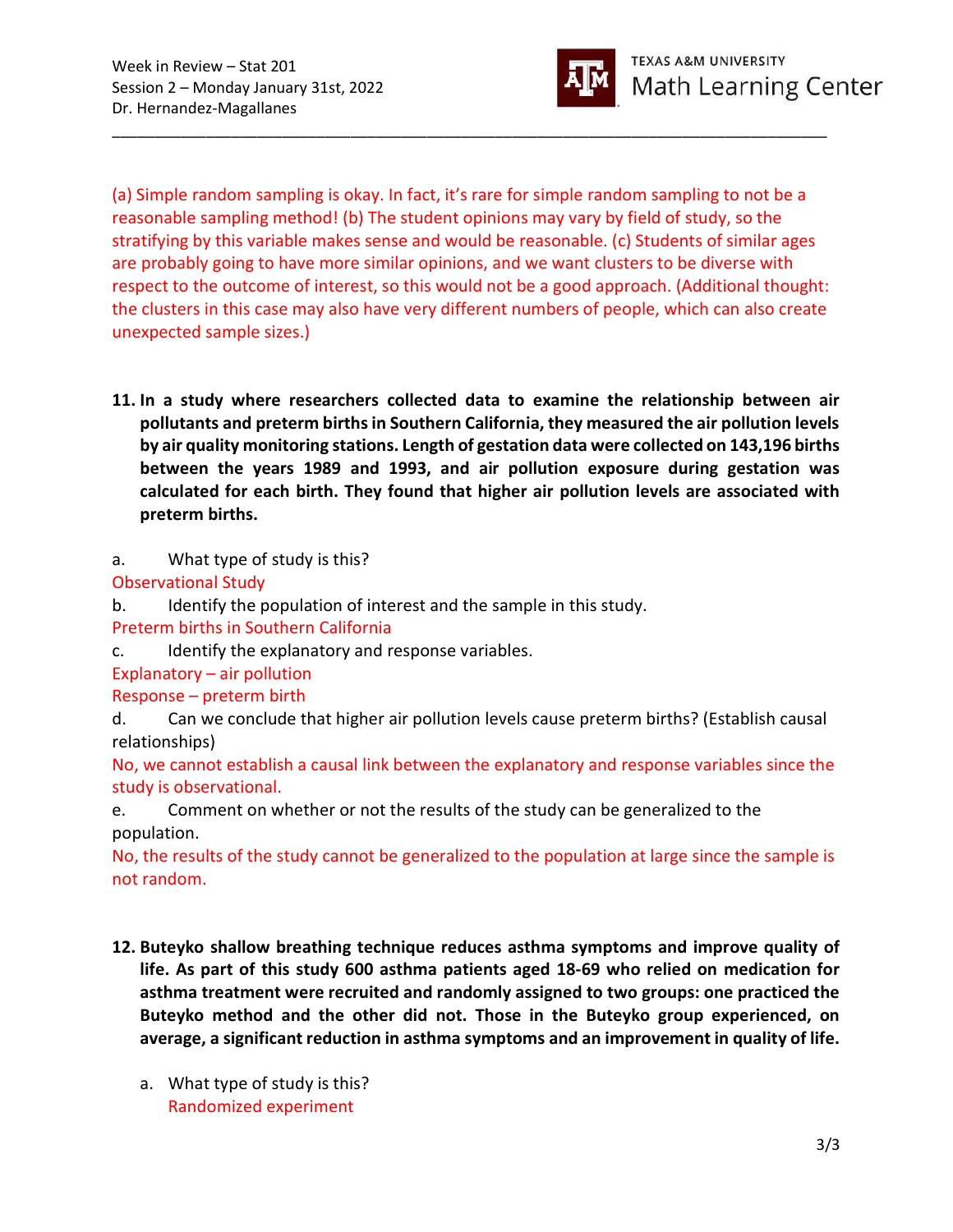

- b. Identify the population of interest and the sample in this study. Population – Asthma patients aged 18-69 who relied on medication Sample – the 600 asthma patients selected
- c. What are the cases? The data collected from the 600 asthma patients recruited
- d. What is (are) the response variable(s) in this study? Response variable – Asthma symptoms
- e. What is (are) the explanatory variable(s) in this study? Explanatory variable – Practice of the buteyko shallow breathing technique
- f. Can we establish a causal link between the explanatory and response variables? We can conclude that practicing Buteyko shallow breathing technique improves the quality of life in the study because the study is based on the random assignation of patients to the treatments.

\_\_\_\_\_\_\_\_\_\_\_\_\_\_\_\_\_\_\_\_\_\_\_\_\_\_\_\_\_\_\_\_\_\_\_\_\_\_\_\_\_\_\_\_\_\_\_\_\_\_\_\_\_\_\_\_\_\_\_\_\_\_\_\_\_\_\_\_\_\_\_\_\_\_\_\_\_\_\_\_\_\_\_\_

- g. Can the results of the study be generalized to the population at large? No, the results of the study cannot be generalized to the population at large since the sample is not random.
- 13. Jim is conducting a health survey of residents of the Brazos Valley. He asks participants their age, height, weight, type of insurance, marital status, income, number of people living in their household, and number of days they were sick in the last month. How many of his variables were qualitative and how many of his variables were quantitative?

## a. 2 qualitative and 6 quantitative

- b. 3 qualitative and 5 quantitative
- c. 4 qualitative and 4 quantitative
- d. 5 qualitative and 3 quantitative
- e. 6 qualitative and 2 quantitative
- 14. A survey was conducted to study the smoking habits of UK residents. Below is a data matrix displaying a portion of the data collected in this survey. Note that "£" stands for British Pounds Sterling, "cig" stands for cigarettes, and "N/A" refers to a missing component of the data.

| <b>No</b> | Sex    | Age | <b>Marital</b> | Gross         | <b>Smoke</b> | #          | #               |
|-----------|--------|-----|----------------|---------------|--------------|------------|-----------------|
|           |        |     |                | <b>Income</b> |              | Weekends   | <b>Weekdays</b> |
|           | Female | 42  | Single         | £2,600        | Yes          | 12 cig/day | 12 cig/day      |
|           | Male   | 44  | Single         | £12,400       | No           | N/A        | N/A             |
|           | Male   | 53  | Married        | £36,400       | Yes          | 6 cig/day  | 6 cig/day       |